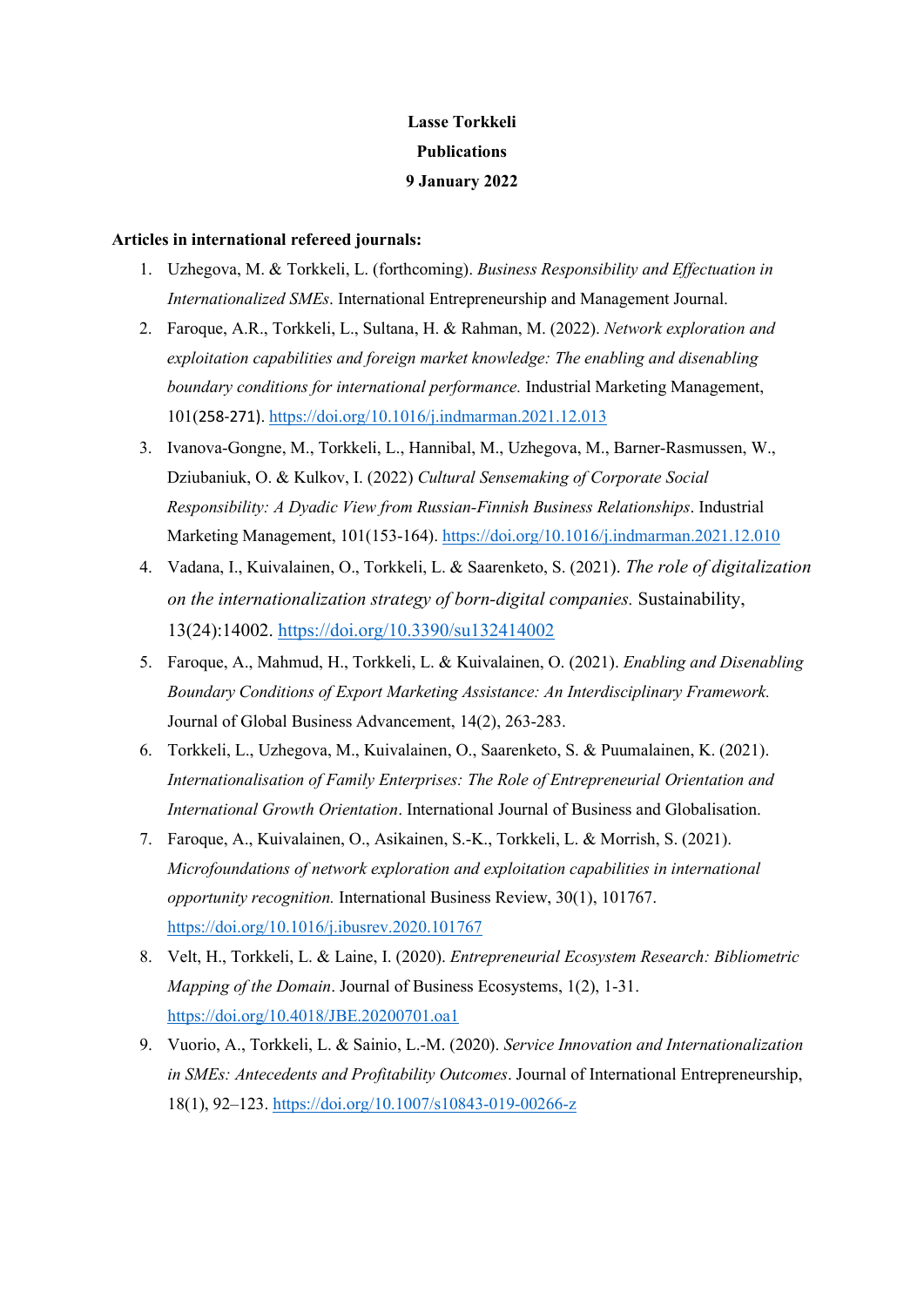- 10. Rissanen, T., Ahi, M., Ermolaeva, L., Torkkeli, L. & Saarenketo, S. (2020) The Role of Home Market Context in Business Model Change in Internationalizing SMEs. European Business Review, 32(2), 257-275. https://doi.org/10.1108/EBR-09-2018-0168
- 11. Vadana, I., Torkkeli, L., Kuivalainen, O. & Saarenketo, S. (2020). Digitalization of companies in international entrepreneurship and marketing. International Marketing Review, 37(3), 471-492. https://doi.org/10.1108/IMR-04-2018-0129
- 12. Asemokha, A., Ahi, A., Torkkeli, L. & Saarenketo, S. (2019). Renewable Energy Market SMEs: Antecedents of Internationalization. Critical Perspectives in International Business, 16(4), 407-447 https://doi.org/10.1108/cpoib-05-2018-0043.
- 13. Asemokha, A., Torkkeli, L., Faroque, A. & Saarenketo, S. (2019). Business Model Innovation in International Performance: The Mediating Effect of Network Capability. International Journal of Export Marketing, 3(4), 290–313 https://doi.org/10.1504/IJEXPORTM.2020.109525
- 14. Asemokha, A., Musona, J., Torkkeli, L. & Saarenketo, S. (2019). Business model innovation and entrepreneurial orientation relationships in SMEs: Implications for international performance. Journal of International Entrepreneurship, 17(3), 425–453. DOI: https://doi.org/10.1007/s10843-019-00254-3
- 15. Uzhegova, M., Torkkeli, L., & Saarenketo, S. (2019). Corporate Social Responsibility in SMEs: Implications on Competitive Performance. Management Revue, 30(2-3), 232-267. DOI: https://doi.org/10.5771/0935-9915-2019-2-3-232
- 16. Torkkeli, L., Kuivalainen, O., Saarenketo, S. & Puumalainen, K. (2019). Institutional Environment and Network Competence in Successful SME Internationalisation. International Marketing Review, 36(1), 31-55. DOI: https://doi.org/10.1108/IMR-03-2017-0057
- 17. Velt, H., Torkkeli, L., & Saarenketo, S. (2018). Uncovering new value frontiers: the role of the entrepreneurial ecosystem in nurturing born globals. International Journal of Export Marketing, 2(4), 316-342. DOI: https://doi.org/10.1504/IJEXPORTM.2018.099168
- 18. Uzhegova, M., Torkkeli, L. & Kuivalainen, O. (2018). Subsidiary's Network Competence: Finnish Multinational Companies in Russia. Journal of East-West Business, 24(4), 213-224. DOI: https://doi.org/10.1080/10669868.2018.1460002
- 19. Torkkeli, L. & Fuerst, S. (2018). Country institutional profiles: Evidence from Colombian software exporters, Academia Revista Latinoamericana de Administracion, 31(4), 663-678. DOI: https://doi.org/10.1108/ARLA-12-2016-0335
- 20. Velt, H., Torkkeli, L. & Saarenketo, S. (2018). Entrepreneurial Ecosystem and Born Globals: The Estonian Context. Journal of Enterprising Communities, 12(2), 117-138. DOI: https://doi.org/10.1108/JEC-08-2017-0056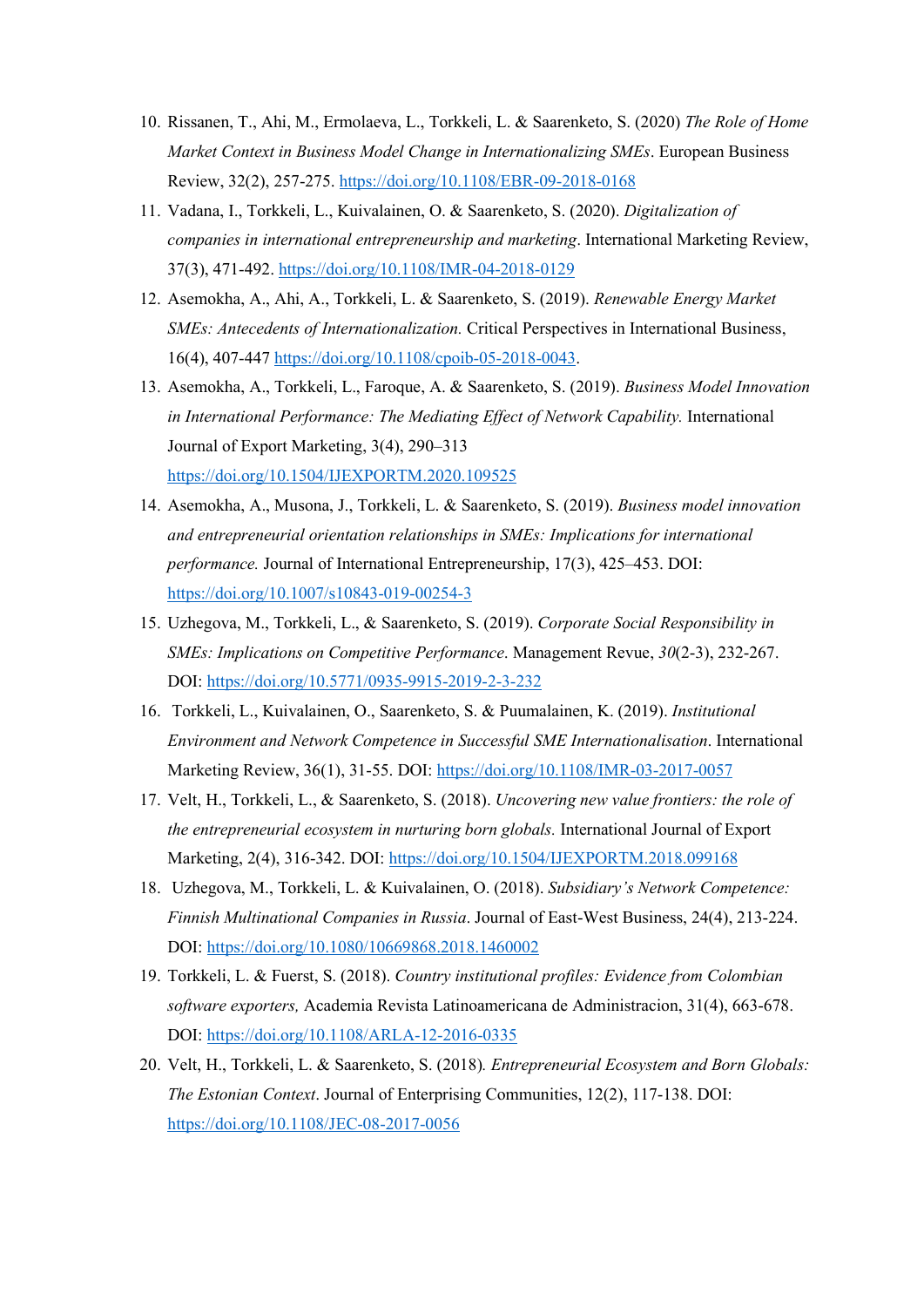- 21. Ivanova-Gongne, M. & Torkkeli, L. (2018). No Manager is an Island: Culture in Sensemaking of Business Networking, Journal of Business and Industrial Marketing, 33(5), 638-650. DOI: https://doi.org/10.1108/JBIM-07-2016-0154
- 22. Pronina, M., Kuivalainen, O., Torkkeli, L. & Ilnitskaya, P. (2016). Dynamic Capabilities in MNCs: Subsidiary International Business Competence in the Finnish-Russian Context. International Journal of Multinational Corporation Strategy, 1(2), 87-106. DOI: 10.1504/IJMCS.2016.079453
- 23. Torkkeli, L., Kuivalainen, O., Saarenketo, S. & Puumalainen, K. (2016). Network Competence in Finnish SMEs: Implications for Growth. Baltic Journal of Management, 11(2), 207-230. (Highly Commended paper in the 2017 Emerald Literati Network Awards). DOI: https://doi.org/10.1108/BJM-02-2015-0032
- 24. Torkkeli, L., Salojärvi, H., Sainio, L. M., & Saarenketo, S. (2015). Do All Roads Lead to Rome? The Effect of the Decision-Making Logic on Business Model Change. Journal of Entrepreneurship, Management and Innovation, 11(3), 5-24.
- 25. Kunttu, A. & Torkkeli, L (2015). Service innovation and internationalization in SMEs: Implications for growth and performance. Management Revue, 26(2), 83-100. DOI: https://www.jstor.org/stable/24570252
- 26. Torkkeli, L. (2014). Profitable SME internationalisation: the influence of cross-relational and relationship-specific network competence. International Journal of Procurement Management, 7(6), 677-694. DOI: https://doi.org/10.1504/IJPM.2014.064972
- 27. Ivanova, M. & Torkkeli, L. (2013): Managerial sensemaking of interaction within business relationships: A cultural perspective, European Management Journal, 31,717–727. DOI: https://doi.org/10.1016/j.emj.2013.07.007
- 28. Torkkeli, L., Puumalainen, K., Saarenketo, S. & Kuivalainen, O. (2012): The effect of network competence and environmental hostility on the internationalization of SMEs. Journal of International Entrepreneurship, 10(1), 25-49. DOI: https://doi.org/10.1007/s10843-011-0083- 0

### Chapters in refereed books and collections:

- 1. Torkkeli, L. & Vadana, I. (forthcoming). Business Model Development and Digitalization in Internationalizing SMEs. In: Hannesbo Petersen, N. & Rasmussen, E. (Eds.): Handbook of Research on Business Model Innovation Through Disruption and Digitalization. IGI Global.
- 2. Torkkeli, L., Faroque, A. & Velt, H. (2022). Glostars: How to Grow and Internationalize a Digital Start-up? SAGE Business Cases. SAGE Publications.
- 3. Torkkeli, L. & Faroque, A. (2022). Overcoming Practical Challenges in Cross-Sectional Survey Data Collection. SAGE Research Methods Cases. SAGE Publications.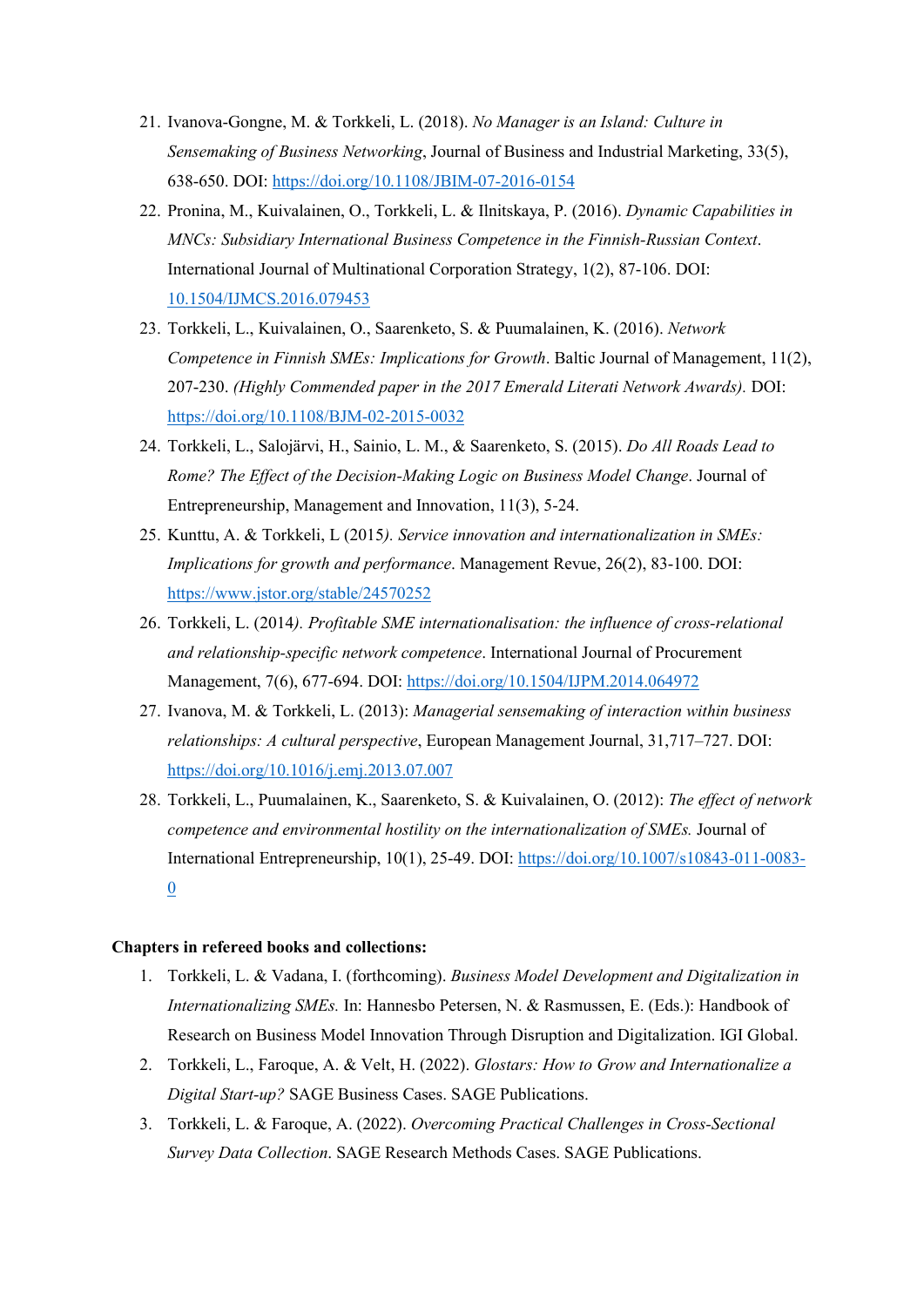- 4. Osman Gani, M., Torkkeli, L. & Faroque, A. (2022). Alpha 360 Creating an Ecosystem in The Event Management Service Industry. SAGE Business Cases. SAGE Publications.
- 5. Kuivalainen, O., Saarenketo, S., Torkkeli, L., Isotalo, A., & Myers, A. (2022). Survival Strategies of Finnish SMEs in the Time of Global Crisis. In: Etemad, H.: Small and Medium Sized Enterprises and the COVID-19 Response: Global Perspectives on Entrepreneurial Crisis Management. Edward Elgar.
- 6. Torkkeli, L., Faroque, A. & Velt, H. (2022). The Future of International Entrepreneurship Post-COVID-19. In: Faghih, N. & Forouharfar, A. (Eds.): Socioeconomic Dynamics of the COVID-19 Crisis: Global, Regional, and Local Perspectives. Springer.
- 7. Torkkeli, L. (2021). International Business and Entrepreneurship in the  $21^{st}$  century. In: Torkkeli, L. (Ed.): Contemporary Issues in International Business and Entrepreneurship. Cambridge Scholars Publishing.
- 8. El-Guili, H., Torkkeli, L. & Faroque, A.R. (2021). COVID-19: SMEs, Export Promotion Services and Attention-Based View. In: Torkkeli, L. (Ed.): Contemporary Issues in International Business and Entrepreneurship. Cambridge Scholars Publishing.
- 9. Laine, I. & Torkkeli, L. (2021). The rise of Cleantech in Finland emergence, development and internationalization: An organizational ecology perspective. In: Torkkeli, L. (Ed.): Contemporary Issues in International Business and Entrepreneurship. Cambridge Scholars Publishing.
- 10. Torkkeli, L. (2021). Future of International Entrepreneurship. In: Torkkeli, L. (Ed.): Contemporary Issues in International Business and Entrepreneurship. Cambridge Scholars Publishing.
- 11. Torkkeli, L., Ivanova-Gongne, M., Vuorio, A. & Kulkov, I. (2021). Always trusts, always hopes, always perseveres? Comparative discourse analysis of the perception of international entrepreneurship during pandemic. In: Jafari-Sadeghi, V., Mahdiraji, H.A. & Dana, L.-P.: Empirical International Entrepreneurship: A Handbook of Methods, Approaches and Applications. Springer.
- 12. Faroque, A., Mahmud, H., Torkkeli L. & Saarenketo, S. (2021). To Internationalize Entrepreneurially from Low-Tech Emerging Market: The Role of International Entrepreneurial Capability and Orientation in Early Internationalizing Firms from Bangladesh. In: Jafari-Sadeghi, V., Mahdiraji, H.A. & Dana, L.-P.: Empirical International Entrepreneurship: A Handbook of Methods, Approaches and Applications. Springer.
- 13. Metsola, J., Torkkeli, L., Leppäaho, T., Arenius, P. & Haapanen, M. (2021). Socioemotional Wealth and Networking in the Internationalisation of Family SMEs. In, Leppäaho, T. & Jack, S (Eds.): Scholarly Handbook of Family Firm (FF) Internationalization. Palgrave Macmillan.
- 14. Velt., H., Torkkeli, L., & Saarenketo, S. (2020). Transnational Entrepreneurial Ecosystems: The Perspectives of Finnish and Estonian Born-Global Start-Ups. In: Novotny, A., Clausen,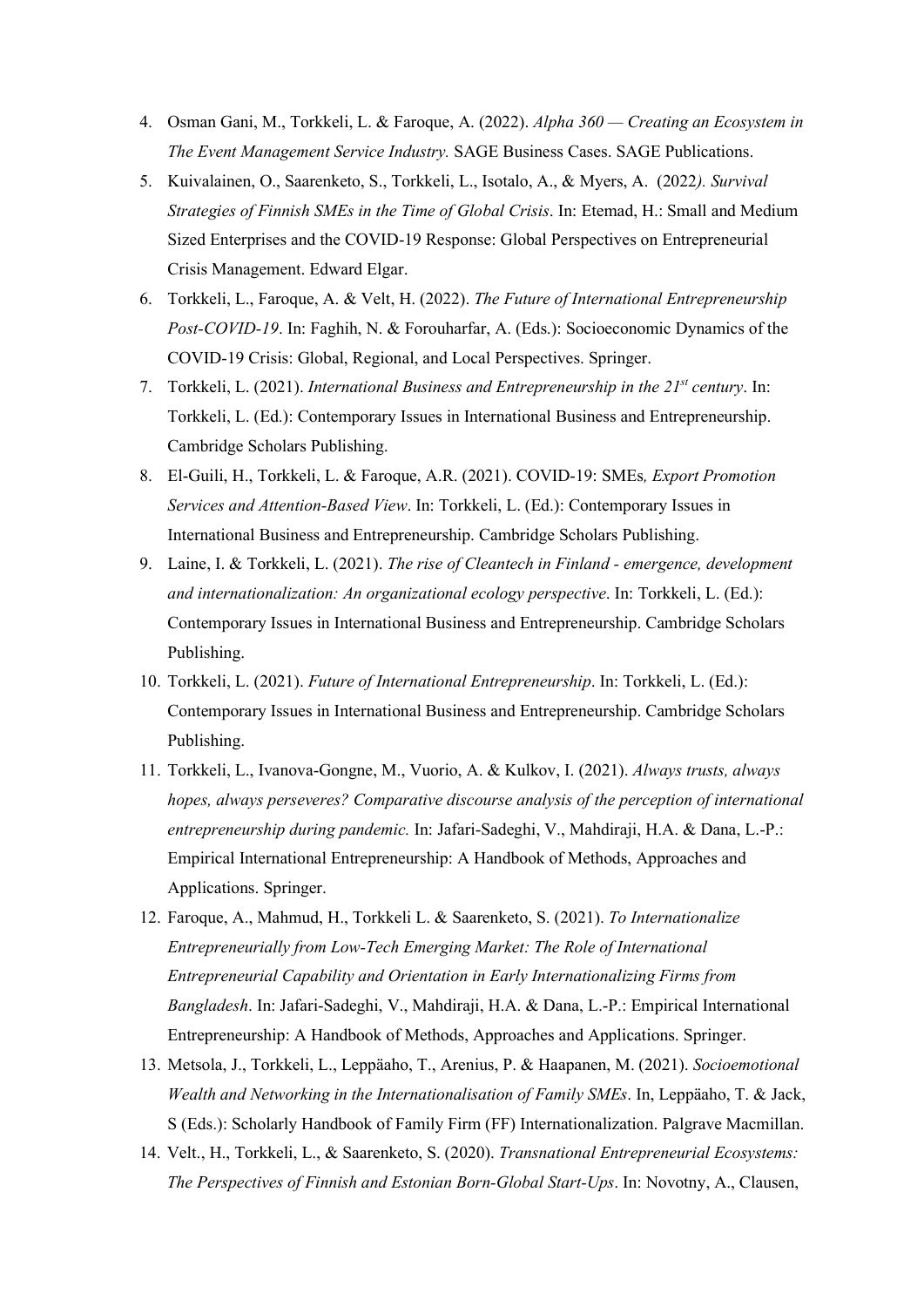T., Rasmussen, E. & Wiklund, J. (Eds.): Research Handbook on Start-up Incubation Ecosystems. Edward Elgar.

- 15. Torkkeli, L. & Ivanova-Gongne, M. (2020). Making Sense of Culture in Management: Qualitative Sensemaking Approach in Explaining Cross-Cultural Business Networking. SAGE Research Methods Cases. SAGE Publications.
- 16. Aaltonen, P., Torkkeli, L., & Worek, M. (2020). The Effect of Emerging Economies Operations on Knowledge Utilization: The Behavior of International Companies as Exaptation and Adaptation. In International Business and Emerging Economy Firms. Volume I: Universal Issues and the Chinese Perspective (pp. 49-87). Palgrave Macmillan, Cham. DOI: https://doi.org/10.1007/978-3-030-24482-8
- 17. Musona, J., Asemokha, A., Torkkeli, L. & Syrjä, P. (2020). Internationalising SMEs and Social Networks in the Global South. In: Emerging Economies and International Business. Palgrave Macmillan, Cham
- 18. Uzhegova, M., Torkkeli, L. & Ivanova-Gongne, M. (2020). The role of responsible business practices in international business relationships between SMEs from developed and emerging economies. In: Emerging Economies and International Business. Impact of International Business. Palgrave Macmillan, Cham
- 19. Fuerst, S. & Torkkeli. L (2019). The rise and fall of an international new venture: The case of an online medical tourism platform. In: Hernández, G.J.L. (Ed.) Reverse Entrepreneurship in Latin America. Pp.7-27, Palgrave MacMillan. DOI: https://doi.org/10.1007/978-3-319-94466- 1\_2
- 20. Uzhegova, M., Torkkeli, L., & Ivanova-Gongne, M. (2019) The Role of Culture in Responsible Business Practice: An Exploration of Finnish and Russian SMEs. In Chidlow, A., Ghauri, P.N., Buckley, T., Gardner, E.C., Qamar, A., & Pickering, E. (Eds.): The Changing Strategies of International Business. How MNEs Manage in a Changing Commercial and Political Landscape, Pp. 177-198. Palgrave MacMillan. DOI: https://doi.org/10.1007/978-3-030-03931-8\_9
- 21. Vadana, I., Torkkeli, L., Kuivalainen, O. & Saarenketo, S. (2019). The Internationalization of Born-Digital Companies. In Chidlow, A., Ghauri, P.N., Buckley, T., Gardner, E.C., Qamar, A., & Pickering, E. (Eds.): The Changing Strategies of International Business. How MNEs Manage in a Changing Commercial and Political Landscape, Pp. 199-220. Palgrave MacMillan. DOI: https://doi.org/10.1007/978-3-030-03931-8\_10.
- 22. Torkkeli, L., Nummela, N. & Saarenketo, S. (2018). A global mindset still a prerequisite for SME internationalization? In: Key success factors of SME internationalisation: A crosscountry perspective, Mayrhofer U. & Dominguez, N (Eds.). pp. 7-24, Emerald Group Publishing. Outstanding Author Contribution in the 2019 Emerald Literati Awards. DOI: https://doi.org/10.1108/S1876-066X20180000034001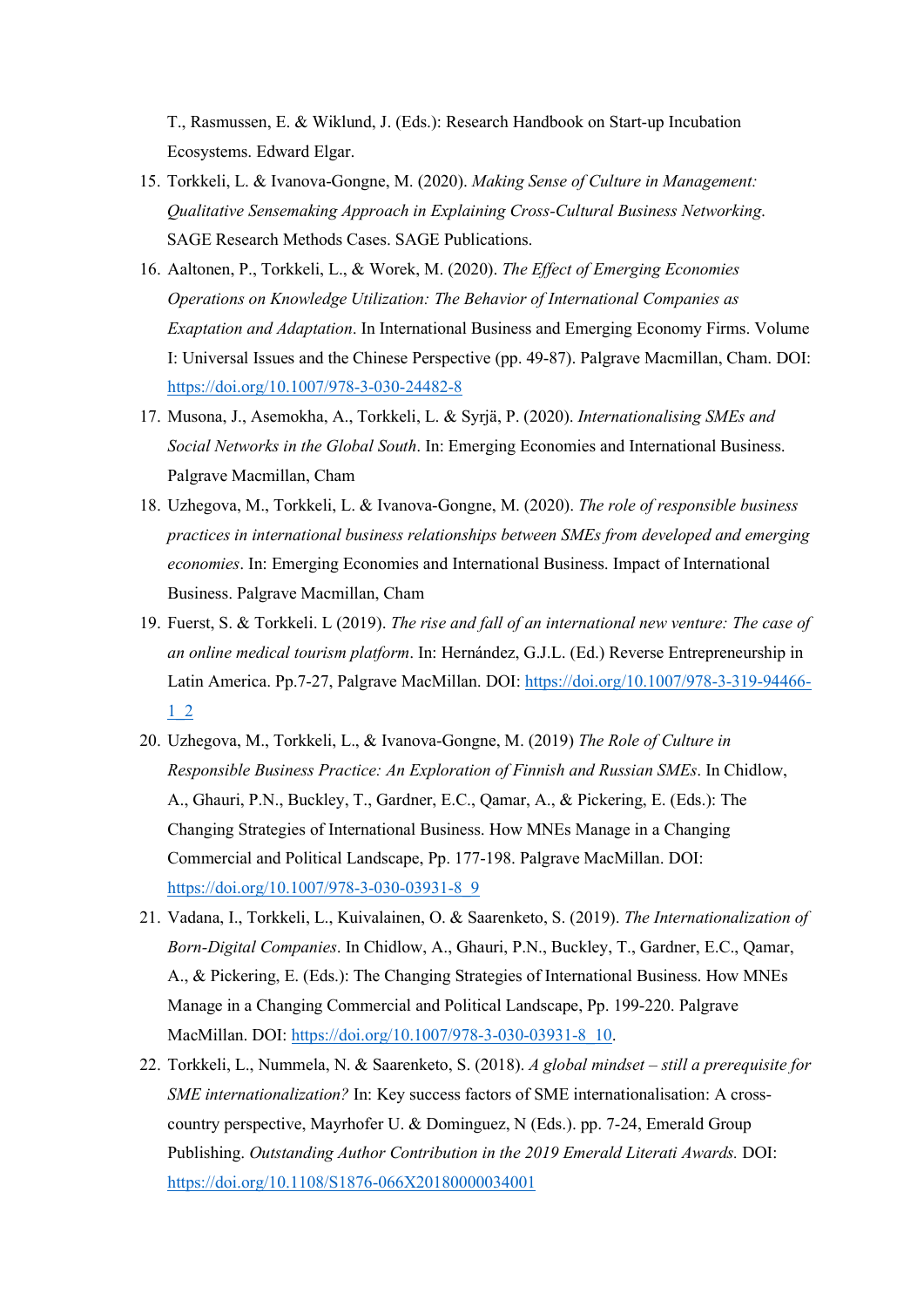- 23. Torkkeli, L., Uzhegova, M., Salojärvi, H. & Saarenketo, S. (2018). CSR-driven Entrepreneurial Internationalization: Evidence of Firm-Specific Advantages in International Performance of SMEs. In: Emerging Issues in Global Marketing: A Shifting Paradigm. Agarwal, J., & Wu, T. (Eds.). Springer, pp 257-289. DOI: https://doi.org/10.1007/978-3-319- 74129-1\_10
- 24. Torkkeli, L., Uzhegova, M., Salojärvi, H. & Saarenketo, S. (2017). Sustainability and Knowledge Dynamics in Entrepreneurial . Growth: Evidence from Internationalizing Finnish SMEs. In: Global Opportunities for Entrepreneurial Growth: Coopetition and Knowledge Dynamics within and across Firms. Sindakis, S. & Theodorou, P. (Eds.). Emerald Group Publishing, pp. 453-474. DOI: https://doi.org/10.1108/978-1-78714-501-620171026
- 25. Torkkeli, L., Saarenketo, S., Salojärvi, H. & Sainio, L.-M. (2017). Sustainability and Corporate Social Responsibility in Internationally Operating SMEs: Implications on Performance. In: Nummela, N. & Marinova, S. (Eds.): Value Creation in IB: An SME Perspective, Palgrave MacMillan, pp 359-373. DOI: https://doi.org/10.1007/978-3-319- 39369-8\_15
- 26. Torkkeli, L., Saarenketo, S., Kuivalainen, O. & Puumalainen, K. (2016). Business Strategies in Internationalisation Outcomes among SMEs. In: Tüselmann, H., Buzdugan. S., Cao, Q., Freudn, D. & Golesorkhi, S. (Eds.): Impact of International Business: Challenges and Solutions for Policy and Practice, Palgrave MacMillan: New York., pp 95-111. DOI: https://doi.org/10.1007/978-1-137-56946-2\_7
- 27. Kuivalainen, O., Saarenketo, S., Torkkeli L. & Puumalainen, K. (2015). International entrepreneurship among Finnish SMEs. In: Ghauri, P.N. & Kirpalani, M.V.H (Eds.) Handbook of Research on International Entrepreneurship Strategy. Edward Elgar: Cheltenham, UK
- 28. Torkkeli, L., Nummela, N. & Saarenketo, S. (2015): The Development of Network Competence in an Internationalized SME. In: Larimo, J., Nummela, N., & Mainela, T. (Eds.) Handbook of International Alliances and Network Research. Edward Elgar: Cheltenham, UK. pp.459-494
- 29. Torkkeli, L., Puumalainen, K., Saarenketo, S. & Kuivalainen, O. (2011): The effect of network competence and environmental hostility on the propensity of SMEs to internationalise. In: Entrepreneurship in the Global Firm: Progress in International Business Research, Volume 6, 97-114. Emerald Group Publishing: UK. DOI: https://doi.org/10.1108/S1745- 8862(2011)0000006008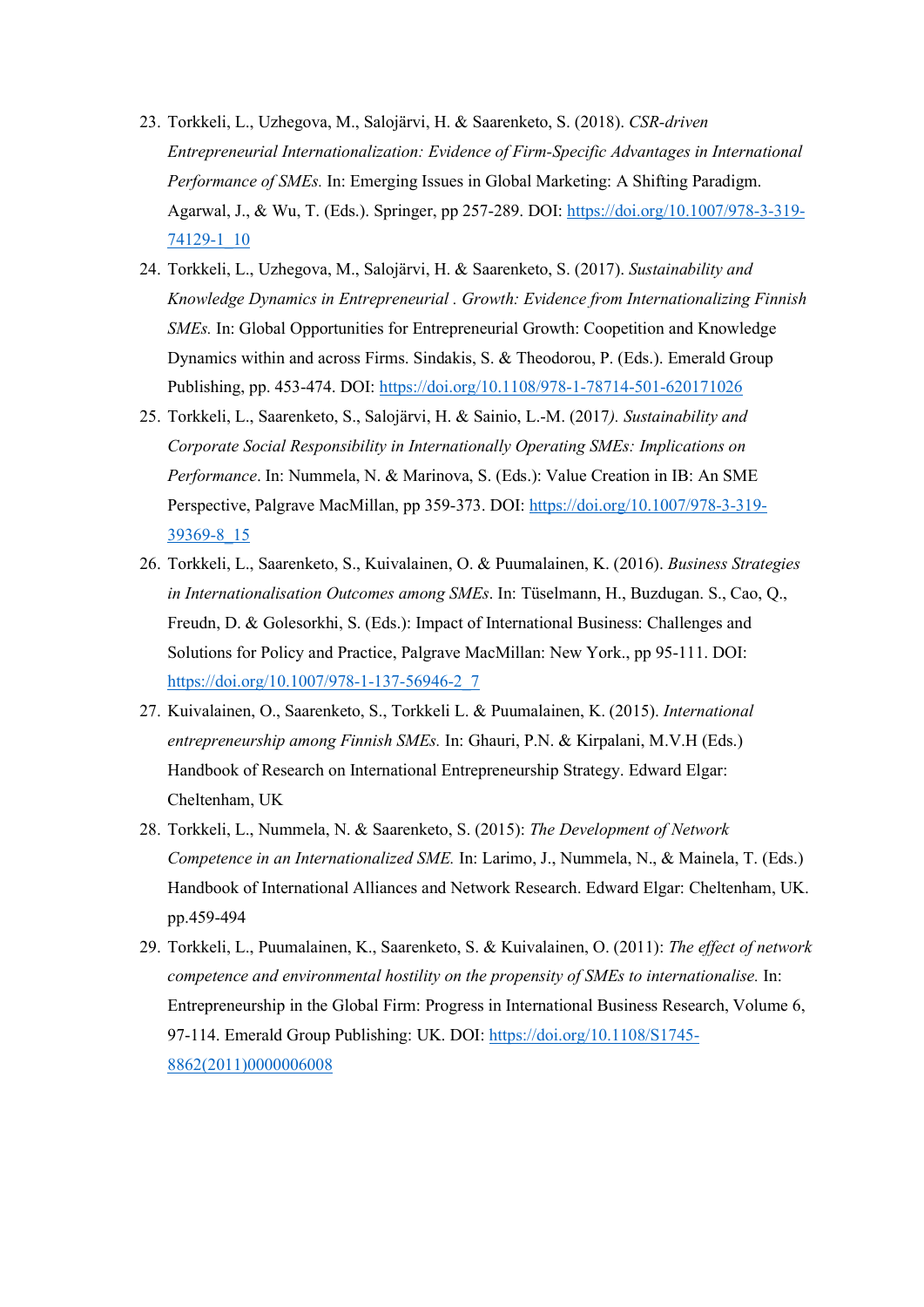#### Refereed Conference Papers:

- 1. Torkkeli, L., Durst, S. & Ainamo, A. (2021). The Role of External Crises in International SMEs Business Models: An Institution-Based View. Proceedings of the 2021 RENT Conference, November 18-19 2021, Turku, Finland
- 2. Asemokha, A., Musona, J., Ahi, A., Torkkeli, L. & Saarenketo, S. (2021). Business Model Innovation in Internationalization of SMEs: The Role of Causation and Effectuation. Accepted to the Proceedings of the HICSS-54 2021, January 5 - 8, 2021, Kauai, Hawaii, USA.
- 3. Vuorio, A., Torkkeli, L., Kuivalainen, O. & Saarenketo, S. (2020). Early Internationalization Capabilities and Performance. Proceedings of the 2020 RENT Conference, 18-20 November 2020.
- 4. Laine, I. Galkina, T., Torkkeli, L. & Rygh, A. (2020). Perceptions of Home-Country Institutions, Decision-Making Logics, and International Performance of SMEs. Proceedings of the 2020 AIB Conference, Miami.
- 5. Vadana, I., Torkkeli, L., Kuivalainen, O. & Saarenketo, S. (2020). The Role of Digitalization on Internationalization Strategy of Born-Digital Companies. Accepted to the proceedings of the 2020 AIB UKI Conference, 2-4 April 2020, Glasgow, UK.
- 6. Vadana, I., Torkkeli, L., Kuivalainen, O. & Saarenketo, S. (2020). The impact of digitalization of value-chain activities on international performance of born-digital companies. Accepted to the proceedings of the 2020 AIB UKI Conference, 2-4 April 2020, Glasgow, UK.
- 7. Vuorio, A., Ivanova-Gongne, M. & Torkkeli, L. (2020). Sensemaking, institutional environment and bricolage in SMEs. Proceedings of the 2020 ACERE Conference, 4-7 February, Adelaide.
- 8. Uzhegova, M. & Torkkeli, L. (2019). Business Responsibility and Effectuation in Internationalized SMEs. Proceedings of the 23rd McGill International Entrepreneurship Conference, 28-30 Aug 2019, Odense.
- 9. Asemokha, A., Torkkeli, L., Musona, J., Saarenketo, S. (2019). Exploring Business Model Innovation and Decision-Making of Internationalizing SMEs. Proceedings of the 23rd McGill International Entrepreneurship Conference, 28-30 Aug 2019, Odense.
- 10. Uzhegova, M., Ivanova-Gongne, M. & Torkkeli, L. (2019). Sense or Sensibility? Organizational Sensemaking and Responsible Business Practices in Internationalizing SMEs. Proceedings of the 15th Vaasa Conference on International Business, 19-21 Aug 2019, Vaasa, Finland.
- 11. Laine, I., Galkina, T. & Torkkeli, L (2019). Perceptions of home-country Institutions, Decision-Making Logics, and International Performance of SMEs. Proceedings of the 15th Vaasa Conference on International Business, 19-21 Aug 2019, Vaasa, Finland.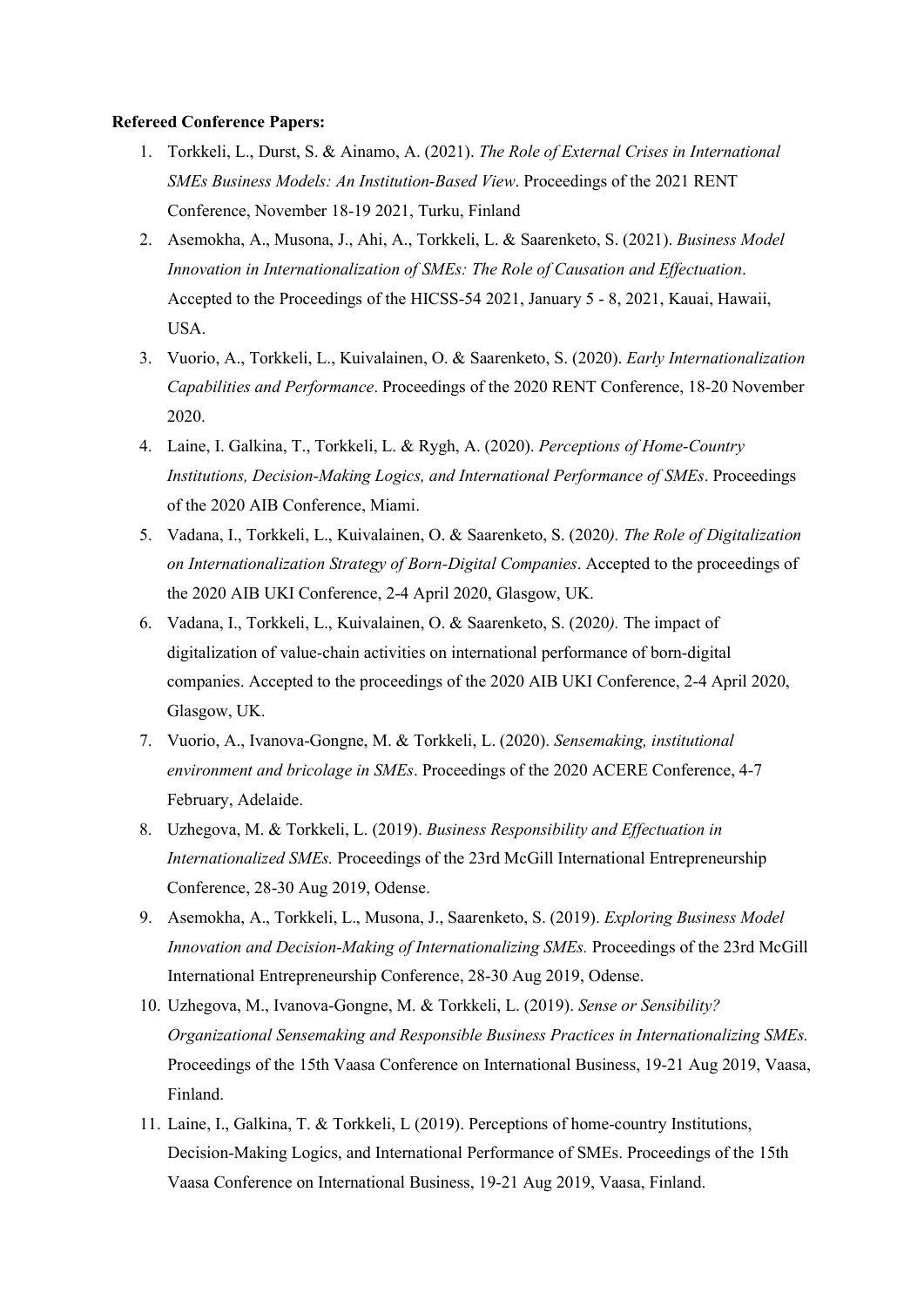- 12. Albareda, L., Vuorio, A. & Torkkeli, L. (2019). The circular economy as a complex form of sustainable entrepreneurship: Challenges, drivers and internationalization. Proceedings of the Nordic Academy of Management 2019 Conference, Vaasa, 22-24 Aug, 2019.
- 13. Aaltonen, P. & Torkkeli, L. (2019). Microfoundations of Novelty in Foreign Locations– Exaptation in First-Time FDI Modes. Proceedings of the 2019 Academy of Management Conference, 2019(1). DOI: https://doi.org/10.5465/AMBPP.2019.13801abstract
- 14. Aaltonen, P. & Torkkeli, L. (2019). Strategic adaptation and exaptation in internationalization – case study of MNE product development in emerging markets. Proceedings of the 2019 Academy of International Business (AIB) conference, Copenhagen, 24-27 Jun, 2019.
- 15. Torkkeli, L., Laine, I., Galkina, T. & Yang, M. (2019). Bridging Decision-making Logic with International Performance: The Mediating Role of Networking Capability. Proceedings of the 2019 Academy of International Business (AIB) conference, Copenhagen, 24-27 Jun, 2019.
- 16. Aaltonen, P. & Torkkeli, L. (2019). Strategic adaptation and exaptation in internationalization – case study of MNE product development in emerging markets. Proceedings of the 46th Academy of International Business UK & Ireland Chapter Conference, University of Sussex, Brighton, 25-27 Apr, 2019.
- 17. Vadana, I., Torkkeli, L., Kuivalainen, O. & Saarenketo, S. (2019). The Role of Digitalization on Internationalization Strategy of Born Digital Companies. Proceedings of the 46th Academy of International Business UK & Ireland Chapter Conference, University of Sussex, Brighton, 25-27 Apr, 2019.
- 18. Velt, H., Torkkeli, L., Saarenketo, S., Puumalainen, K. (2018). Internationalization of Born Globals: the Entrepreneurial Ecosystem Perspective. Proceedings of the 2018 EIBA Conference, Poznan, 13-15 Dec, 2018.
- 19. Rissanen, T., Asemokha, A., Torkkeli, L. & Saarenketo, S. (2018). Business Model Experimentation with Internationalizing SME's: Evidence from Finland. Proceedings of the 2018 McGill International Entrepreneurship Conference, Halmstad 22-24 Aug, 2018.
- 20. Faroque, A., Morris, S., Kuivalainen, O., Sundqvist, S. & Torkkeli, L. (2018). Network Exploitation and Exploration in International Opportunity Recognition: The Role of Environmental Dynamism. Proceedings of the 45th Academy of International Business (UK & Ireland Chapter) Conference, Birmingham Business School, University of Birmingham, UK, 12-14 Apr, 2018.
- 21. Asemokha, A., Musona, J. & Torkkeli, L. (2018). Corporate Environmental Orientation and SME International Performance: The Role of Business Model Innovation. Proceedings of the 45th Academy of International Business (UK & Ireland Chapter) Conference, Birmingham Business School, University of Birmingham, UK, 12-14 Apr, 2018.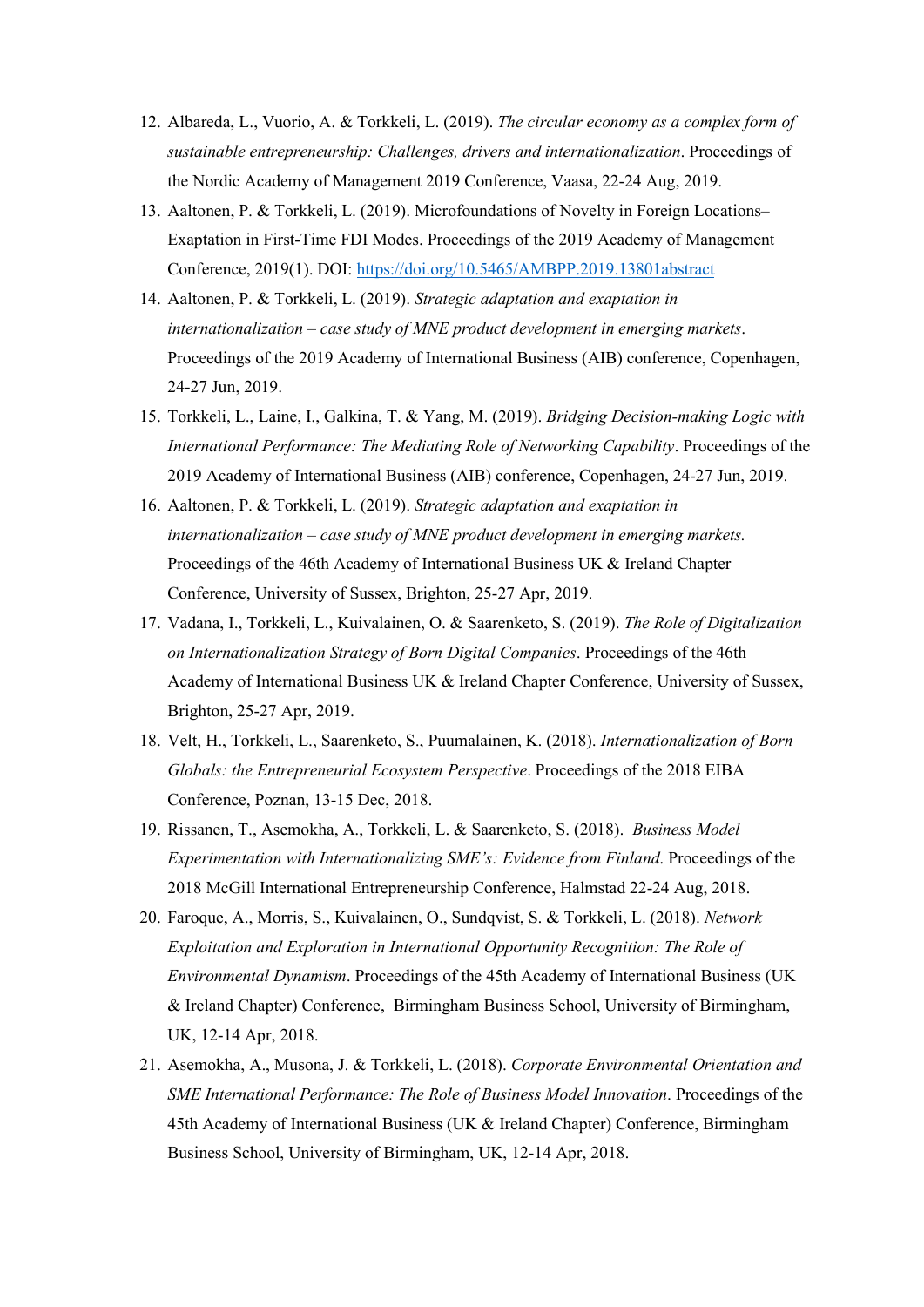- 22. Vadana, I.-I., Torkkeli, L., Kuivalainen, O. & Saarenketo, S. (2018). The Rise of Born Digitals in International Entrepreneurship: Conceptual Classification and Measurement. Proceedings of the 45th Academy of International Business (UK & Ireland Chapter) Conference, Birmingham Business School, University of Birmingham, UK, 12-14 Apr, 2018.
- 23. Uzhegova, M., Torkkeli, L. & Ivanova-Gongne, M. (2018). The Role of Social and Environmental Responsibility in International Business Relationships of Finnish and Russian SMEs. Proceedings of the 45th Academy of International Business (UK & Ireland Chapter) Conference, Birmingham Business School, University of Birmingham, UK, 12-14 Apr, 2018.
- 24. Velt, H., Torkkeli, L. & Saarenketo, S. (2018). The Entrepreneurial Ecosystem in International Entrepreneurship: Comparative Study of Finnish and Estonian Born Globals. Proceedings of the 45th Academy of International Business (UK & Ireland Chapter) Conference, Birmingham Business School, University of Birmingham, UK, 12-14 Apr, 2018.
- 25. Torkkeli, L., Nummela, N. & Saarenketo, S. (2017). A global mindset still a prerequisite for SME internationalization? Proceedings of the 2017 EIBA Conference, Milan, 14-16 Dec, 2017.
- 26. Asemokha, A., Musona, J., Torkkeli, L. & Saarenketo, S. (2017). Active Environmental Focus and SMEs Performance: The Role of Business Model Innovation. Proceedings of the 2017 EIBA Conference, Milan, 14-16 Dec, 2017.
- 27. Torkkeli, L., Uzhegova, M., Kuivalainen, O., Saarenketo, S. & Puumalainen, K. (2017). Implications of entrepreneurial and international growth orientation for internationalization of family-controlled SMEs. Proceedings of the 2017 EIBA Conference, Milan, 14-16 Dec, 2017.
- 28. Asemokha, A., Musona, J., Torkkkeli, L. & Salojärvi, H. (2017). Entrepreneurial Orientation and SMEs performance: Mediating Role of Business Model Innovation Capabilities. Proceedings of the 21<sup>st</sup> McGill International Entrepreneurship Conference, Galway, Ireland, 30 Aug - 2 Sep, 2017.
- 29. Uzhegova, M., Torkkeli, L. & Saarenketo, S. (2017). Corporate Social Responsibility and Network Competence in Internationalizing SMEs: Implications on Competitive Performance. Proceedings of the 21<sup>st</sup> McGill International Entrepreneurship Conference, Galway, Ireland, 30 Aug - 2 Sep, 2017.
- 30. Munther, R., Asemokha, A., Salojärvi, H., Torkkeli, L. & Saarenketo, S. (2017) Business Model Adaptation and International Opportunity Recognition in SMEs: Evidence from the Finnish Cleantech Sector. Proceedings of the XXVIII ISPIM Innovation Conference, Vienna, Austria, 18-21 Jun, 2017.
- 31. Asemokha, A., Torkkeli, L., Salojärvi, H. & Saarenketo, S. (2017). Business Model Antecedents in International Entrepreneurship: Evidence of Network Competence and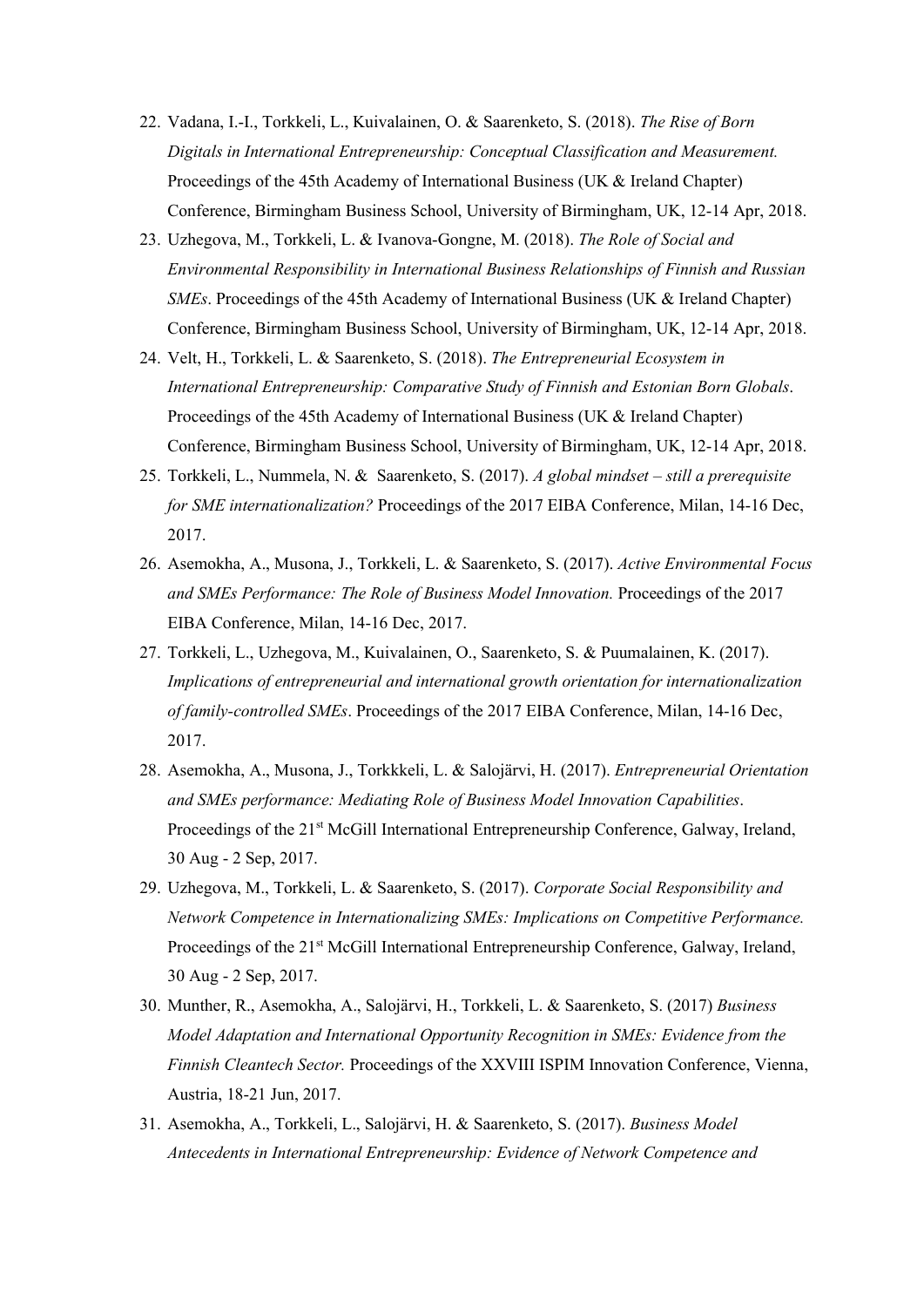Business Model Change in Finnish SMEs. Proceedings of the 2017 AIB Conference, Dubai, United Arab Emirates on 2-5 Jul, 2017.

- 32. Torkkeli, L., Kuivalainen, O., Saarenketo, S. & Puumalainen, K. (2017). Determinants of Global Market Reach: Strategic Orientations in SME Internationalization. Proceedings of the 44th Academy of International Business (UK & Ireland Chapter) Conference and 6th Reading International Business Conference, Reading, UK, 6.-8 Apr, 2017.
- 33. Asemokha, A., Torkkeli, L. & Saarenketo, S. (2016). Antecedents to Internationalization of Cleantech SMEs: Evidence from Finland. Proceedings of the 2016 EIBA Conference, Vienna, 2-4 Dec, 2016.
- 34. Uzhegova, M., Kuivalainen, O. & Torkkeli, L. (2016). Network Competence of MNCs: a Subsidiary Perspective. Proceedings of the 2016 EIBA Conference, Vienna, 2-4 Dec, 2016.
- 35. Ivanova-Gongne, M., Torkkeli, L., Pronina, M. & Dziubaniuk, O. (2016) Corporate Social Responsibility and Sustainability in Business Network Relationships: A Study of a Russian-Finnish Entrepreneurial Dyad. Proceedings of the GEDC Conference, London, 5-7 Oct, 2016.
- 36. Torkkeli, L. & Fuerst, S. (2016). The role of the global mindset and its relation to international entrepreneurship performance in Colombia. Proceedings of the GEDC Conference, London, 5-7 Oct, 2016.
- 37. Torkkeli, L. & Fuerst, S. (2016). The impact of the institutional environment on international entrepreneurship performance in Colombia. Proceedings of the GEDC Conference, London, 5-7 Oct, 2016.
- 38. Ivanova-Gongne, M., Torkkeli, L., Pronina, M. & Dziubaniuk, O. (2016). Managerial sensemaking of corporate social responsibility and sustainability in Russian-Finnish business relationships. Proceedings of the 20th McGill International Entrepreneurship Conference, Vaasa, 23-25 Aug, 2016.
- 39. Torkkeli L., Salojärvi, H., Saarenketo, S., Sainio, L.-M. (2016). Network Competence and Business Model Change in Internationalizing SMEs. Proceedings of the 20th McGill International Entrepreneurship Conference, Vaasa, 23-25 Aug, 2016.
- 40. Pronina, M., Kuivalainen, O., Torkkeli, L. & Ilnitskaya, P. (2016). Subsidiary's International Business Competence. Proceedings of the 43rd AIB UKI Conference, Birkbeck University London, UK, Apr 7-9, 2016.
- 41. Torkkeli, L., Kuivalainen, O., Saarenketo, S. & Puumalainen, K. (2015). The Dynamics of Learning Orientation and Network Competence in Internationalizing SMEs. Proceedings of the 2015 EIBA Conference, PUC-RIO University, Rio de Janeiro, 1-3 Dec, 2015.
- 42. Torkkeli, L., Saarenketo, S., Salojärvi, H. & Sainio, L.-M. (2015). Sustainability and Corporate Social Responsibility in Internationally Operating SMEs: Implications on Performance. Proceedings of the 19th McGill Conference, London, 27-29 Aug, 2015.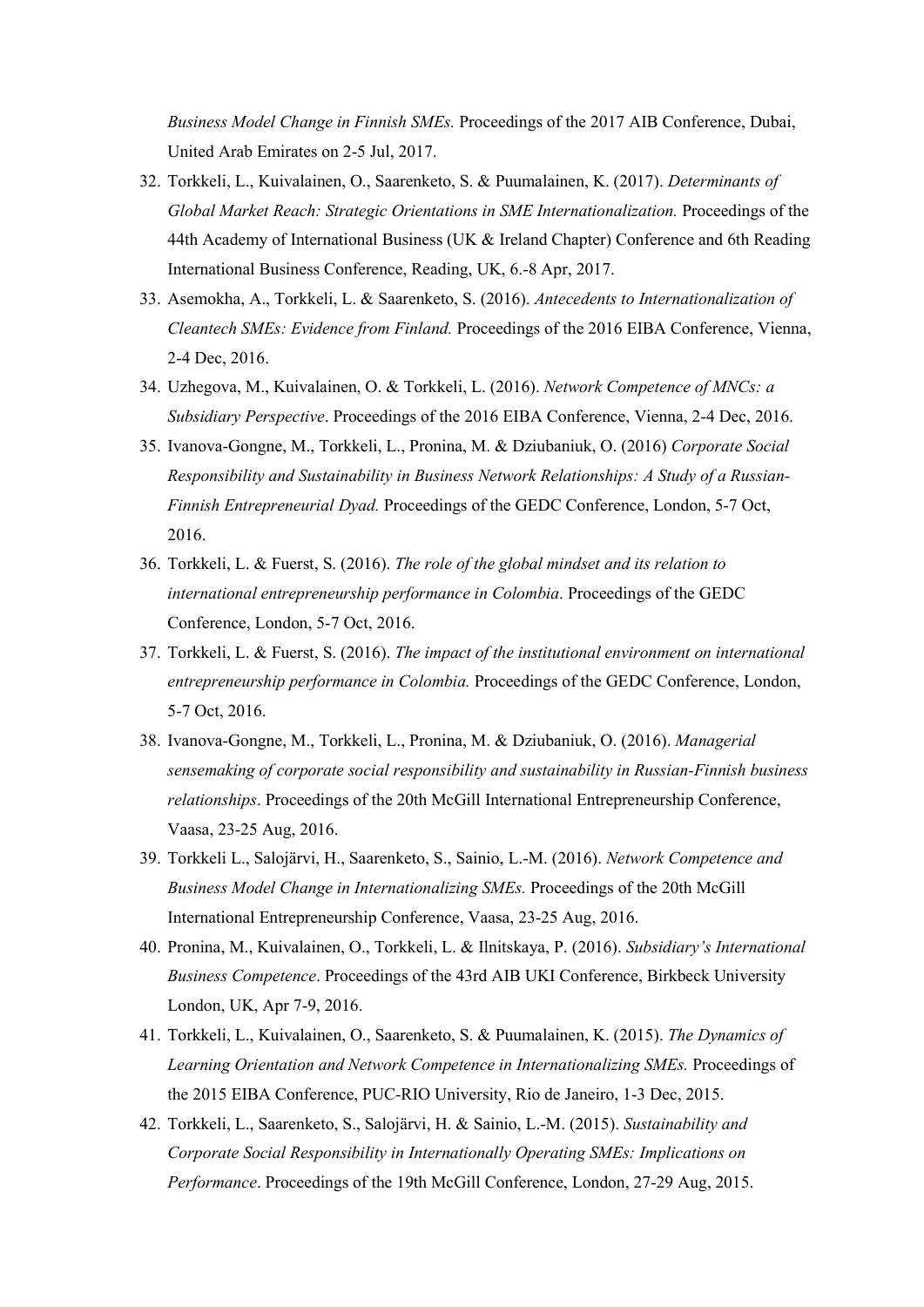- 43. Torkkeli, L., Kuivalainen, O., Saarenketo, S. & Puumalainen, K. (2015) Network Competence in the Value Chain: A Holistic View into Partnership Types. Proceedings of the 2015 IMP Conference, University of Southern Denmark, Kolding, 25-29 Aug, 2015.
- 44. Torkkeli, L., Kuivalainen, O., Saarenketo, S. & Puumalainen, K. (2015). The Implications of Institutional Forces and Network Competence on Internationalization Outcomes among SMEs. Proceedings of the 2015 AIB Conference, Indian Institute of Management, Bangalore (IIMB), Bengaluru, India, 27-30 June, 2015.
- 45. Torkkeli, L. & Ivanova-Gongne, M. (2015). The Role of Culture in Managers' Conceptualization of Business Networking. Proceedings of the 2015 AIB Conference, Indian Institute of Management, Bangalore (IIMB), Bengaluru, India, 27-30 June, 2015.
- 46. Salojärvi, H., Lintukangas, K. & Torkkeli, L. (2015). Linking corporate social responsibility and sustainability with market performance of SMEs. Proceedings of the 2015 IPSERA Conference, Amsterdam, Netherlands, 29 Mar - 1 Apr 2015.
- 47. Torkkeli, L., Kuivalainen, O., Saarenketo, S. & Puumalainen, K. (2014). Implications of entrepreneurial and international growth orientation for internationalization of familycontrolled SMEs. Proceedings of the 17th McGill International Entrepreneurship Conference on New frontiers & directions in IE, Universidad Adolfo Ibáñez (UAI), Chile, 2-5 Sep, 2014.
- 48. Torkkeli, L., Kuivalainen, O., Saarenketo, S. & Puumalainen, K. (2014). Strategic Learning and Networking in International SMEs: Implications of Learning Orientation and Network Competence on Commencing the Internationalization Process. Proceedings of the 41st Academy of International Business (UK & Ireland) Conference, The York Management School, University of York, UK, 12-14 Apr, 2014.
- 49. Kunttu, A. & Torkkeli, L. (2013). Entrepreneurship and Human Capital in Internationalization of SMEs: Implications for Service Innovation. Proceedings of the ANZMAC 2013 Conference, Auckland, 1-4 Dec, 2013.
- 50. Kunttu, A. & Torkkeli, L. (2013). Internationalization and Service Innovation of SMEs: The Differing Impacts of Entrepreneurial Orientation and Human Capital. Proceedings of the EIBA 2013 Conference, Bremen, 12-14 Dec, 2013.
- 51. Torkkeli, L. & Ivanova, M. (2013). Managerial Understanding of Business Networking Across Cultures: An Empirical Study of Finnish-Russian Business Dyads, Proceedings of the EIBA 2013 Conference, Bremen, 12-14 Dec, 2013.
- 52. Torkkeli, L., Kuivalainen, O., Saarenketo, S. & Puumalainen, K. (2013). Learning Orientation and Network Competence in Growth of International SMEs. Proceedings of the 16<sup>th</sup> McGill International Entrepreneurship Conference, Montreal, 2-5 Aug, 2013.
- 53. Torkkeli, L. & Ivanova, M. (2013). Organizational and Individual Network Competence in Context: an Intercultural Perspective. Proceedings of the EMAC 2013 Conference, Istanbul, 4-7 Jun, 2013.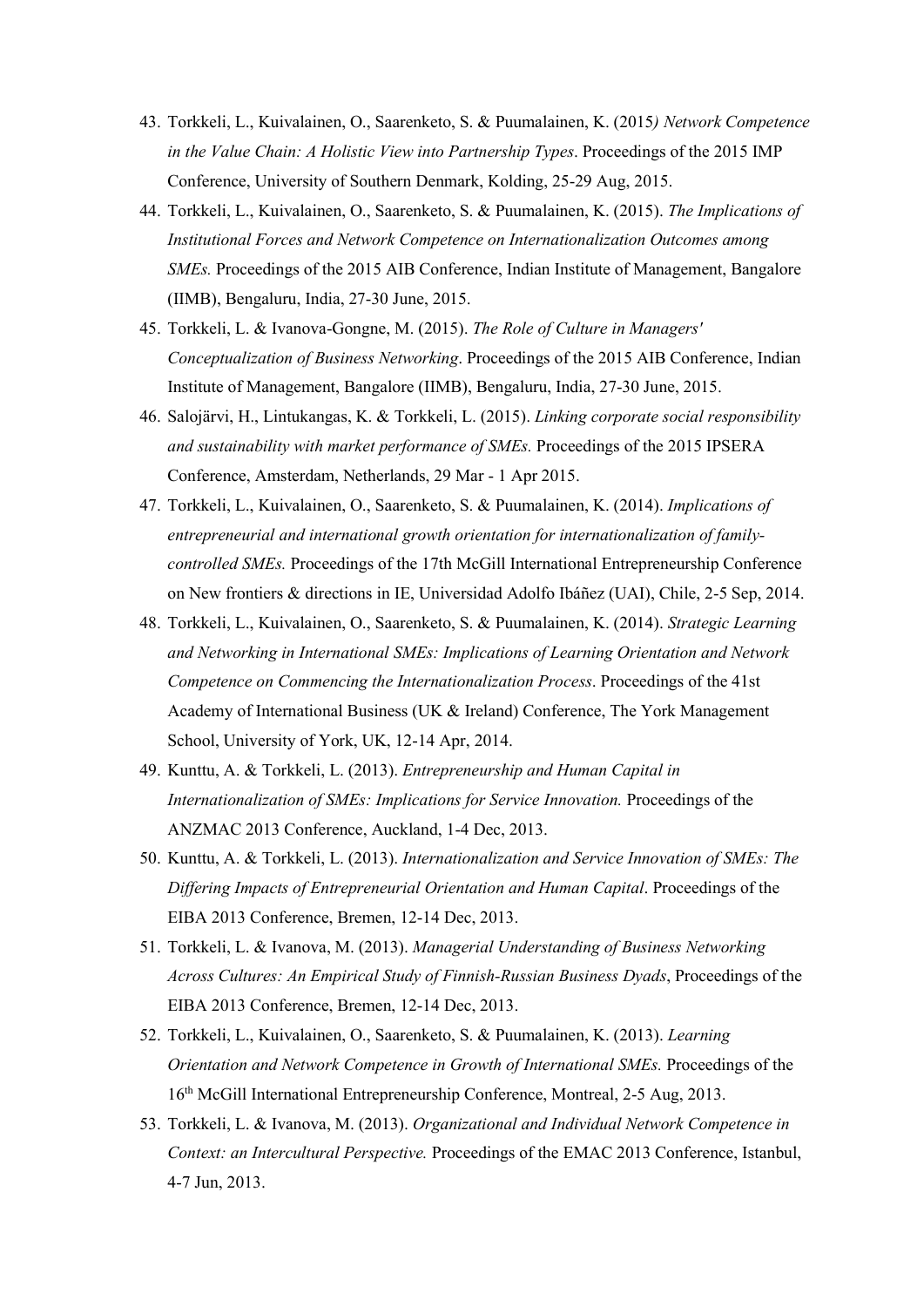- 54. Torkkeli, L., Saarenketo, S. & Nummela, N. (2013). The Development of Network Competence in an Internationalized SME. Proceedings of the AIB-UKI 2013 conference, Aston, UK, 21-23 Mar, 2013.
- 55. Ivanova, M. & Torkkeli, L. (2012). The role of culture in managerial and entrepreneurial understanding of interaction within business relationships: Case studies on Finnish-Russian firms. Proceedings of the NIC conference, Aarhus, 22-24 Nov, 2012.
- 56. Torkkeli, L., Puumalainen, K., Saarenketo, S. & Kuivalainen, O. (2012). Growth and profitability of international SMEs: Influences of network competence, ownership characteristics and environmental turbulence. Proceedings of the McGill conference, Pavia 20-23 Sep, 2012.
- 57. Torkkeli, L., Puumalainen, K., Saarenketo, S. & Kuivalainen, O. (2012). Ownership Diversification and Family Control in Internationalizing SMEs: The Influence of Network Competence. Proceedings of the AIB-UK 2012 Conference, Liverpool, UK, 29-31 Mar, 2012.
- 58. Volchek, D., & Torkkeli, L., Saarenketo, S., Jantunen, A. & Puumalainen, K. (2011). The effect of institutionality and network competence on SMEs internationalization dimensions. Proceedings of the 37th EIBA annual conference, Bucharest, 8-10 Dec, 2011.
- 59. Torkkeli, L., Puumalainen, K., Saarenketo, S. & Kuivalainen, O. (2011). Relationship-specific and Cross-relational Network Competence in Internationalizing SMEs: Implications for Growth. Proceedings of the 14th McGill International Entrepreneurship Conference, Odense, 16-18 Sep, 2011.
- 60. Torkkeli, L., Puumalainen, K., Saarenketo, S. & Kuivalainen, O. (2011). The Effect of Network Competence on the Internationalizing SME. Proceedings of the 11th Vaasa Conference on International Business, Vaasa, 24-26 Aug, 2011.
- 61. Torkkeli, L., Puumalainen, K., Saarenketo, S. & Kuivalainen, O. (2010). The Effect of Network Competence and Environmental Hostility on Internationalization of SMEs. Proceedings of the 36th EIBA annual conference in Porto, 9-11 Dec, 2010.
- 62. Torkkeli, L., Puumalainen, K., Saarenketo, S. & Kuivalainen, O. (2010). International Performance of SMEs: The Role of Network Competence and Orientations. Proceedings of the 13th McGill International Entrepreneurship Conference, Montreal, Canada, 18-20 Sep, 2010.

## Scientific Monographs:

- 1. Torkkeli, L. (2013). The Influence of Network Competence in Internationalization of SMEs. Lappeenranta University of Technology. Doctoral Thesis. School of Business.
- 2. Torkkeli, L. (2009). The Role of Network Competence in Internationalization of SME. Lappeenranta University of Technology. Master's Thesis. School of Business.